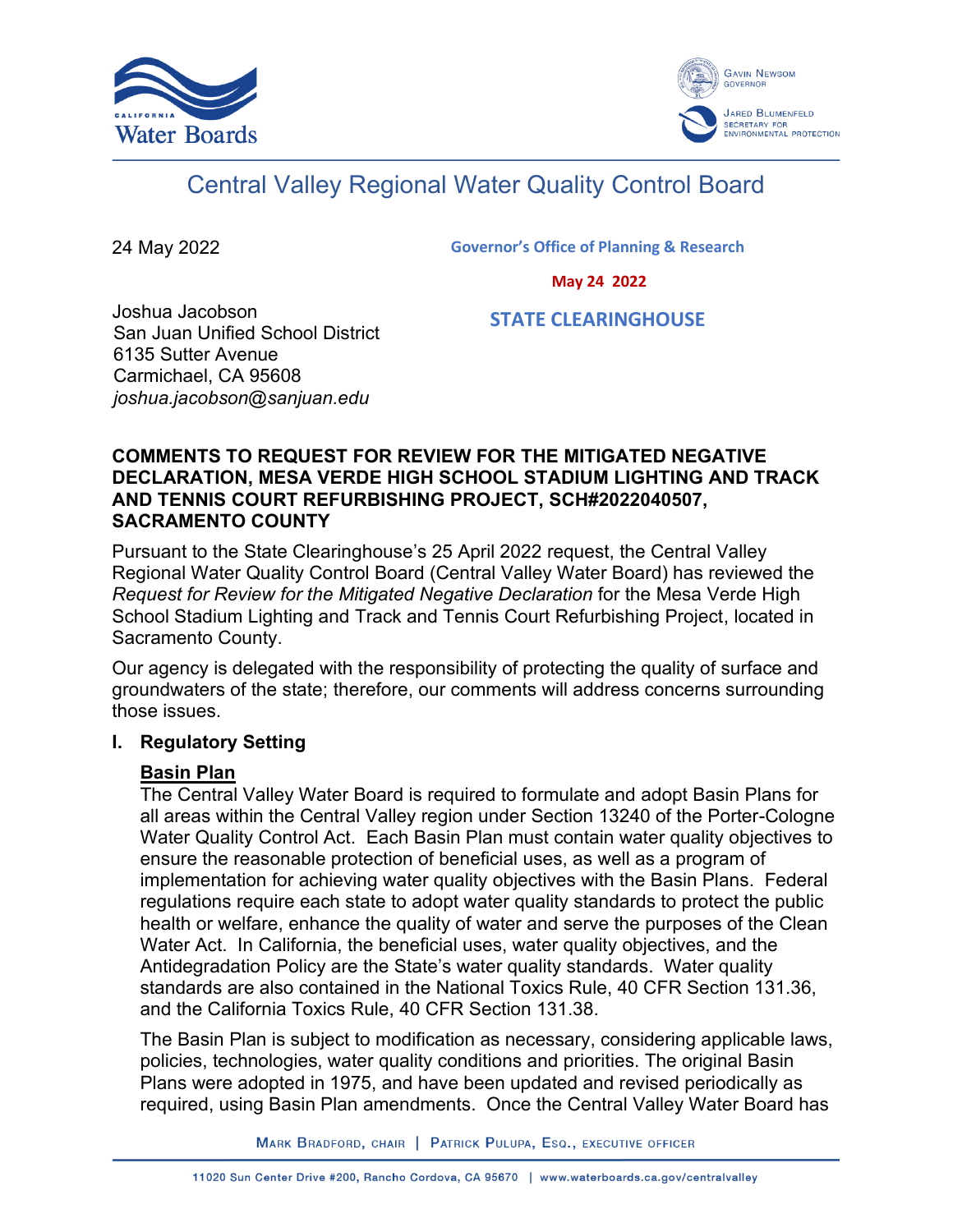Mesa Verde High School Stadium  $-2$  - 2. 24 May 2022 Lighting and Track and Tennis Court Refurbishing Project Sacramento County

adopted a Basin Plan amendment in noticed public hearings, it must be approved by the State Water Resources Control Board (State Water Board), Office of Administrative Law (OAL) and in some cases, the United States Environmental Protection Agency (USEPA). Basin Plan amendments only become effective after they have been approved by the OAL and in some cases, the USEPA. Every three (3) years, a review of the Basin Plan is completed that assesses the appropriateness of existing standards and evaluates and prioritizes Basin Planning issues. For more information on the *Water Quality Control Plan for the Sacramento and San Joaquin River Basins*, please visit our website:

[http://www.waterboards.ca.gov/centralvalley/water\\_issues/basin\\_plans/](http://www.waterboards.ca.gov/centralvalley/water_issues/basin_plans/)

#### **Antidegradation Considerations**

All wastewater discharges must comply with the Antidegradation Policy (State Water Board Resolution 68-16) and the Antidegradation Implementation Policy contained in the Basin Plan. The Antidegradation Implementation Policy is available on page 74 at:

https://www.waterboards.ca.gov/centralvalley/water\_issues/basin\_plans/sacsjr\_2018 05.pdf

In part it states:

*Any discharge of waste to high quality waters must apply best practicable treatment or control not only to prevent a condition of pollution or nuisance from occurring, but also to maintain the highest water quality possible consistent with the maximum benefit to the people of the State.*

*This information must be presented as an analysis of the impacts and potential impacts of the discharge on water quality, as measured by background concentrations and applicable water quality objectives.*

The antidegradation analysis is a mandatory element in the National Pollutant Discharge Elimination System and land discharge Waste Discharge Requirements (WDRs) permitting processes. The environmental review document should evaluate potential impacts to both surface and groundwater quality.

#### **II. Permitting Requirements**

# **Construction Storm Water General Permit**

Dischargers whose project disturb one or more acres of soil or where projects disturb less than one acre but are part of a larger common plan of development that in total disturbs one or more acres, are required to obtain coverage under the General Permit for Storm Water Discharges Associated with Construction and Land Disturbance Activities (Construction General Permit), Construction General Permit Order No. 2009-0009-DWQ. Construction activity subject to this permit includes clearing, grading, grubbing, disturbances to the ground, such as stockpiling, or excavation, but does not include regular maintenance activities performed to restore the original line, grade, or capacity of the facility. The Construction General Permit requires the development and implementation of a Storm Water Pollution Prevention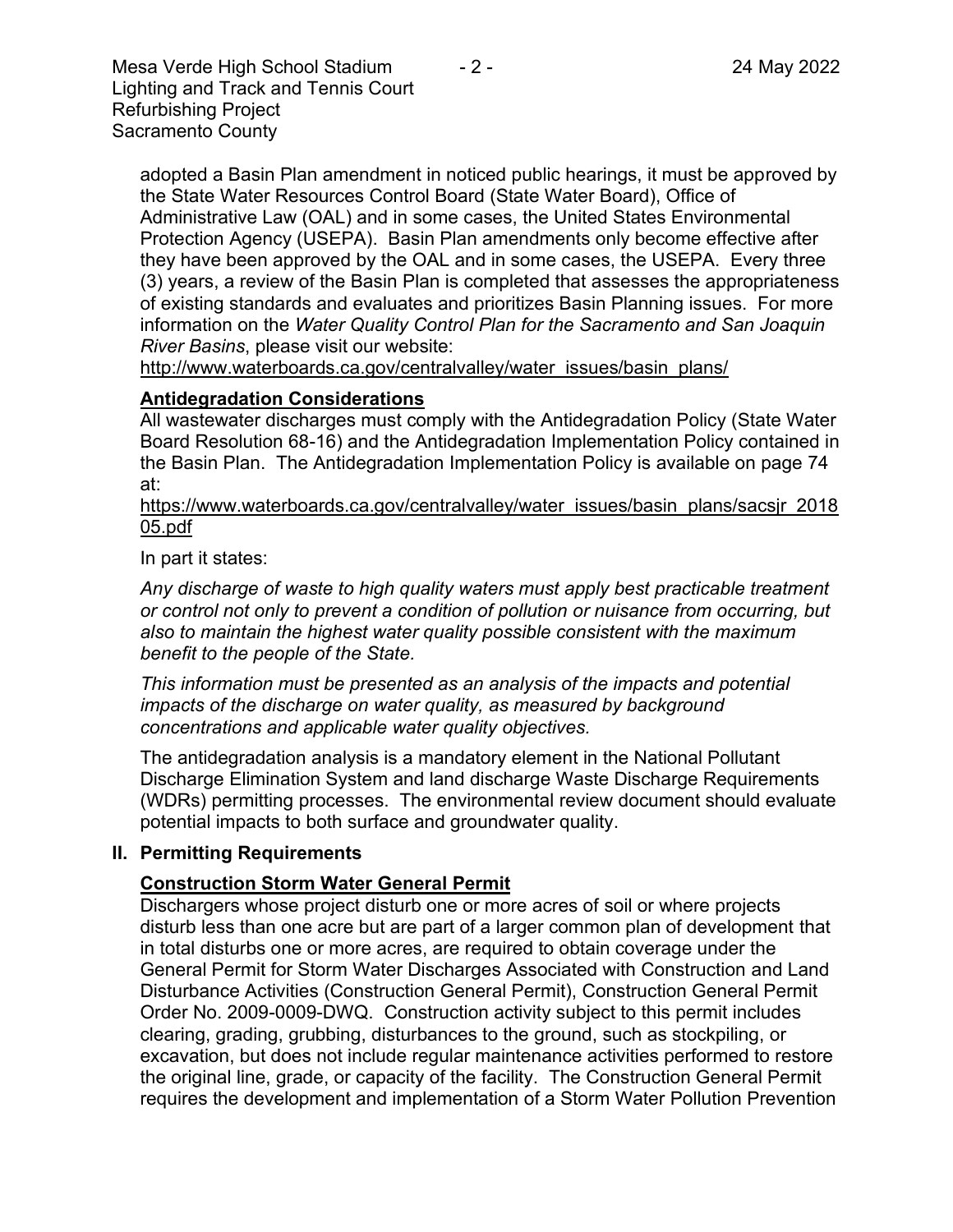Plan (SWPPP). For more information on the Construction General Permit, visit the State Water Resources Control Board website at:

[http://www.waterboards.ca.gov/water\\_issues/programs/stormwater/constpermits.sht](http://www.waterboards.ca.gov/water_issues/programs/stormwater/constpermits.shtml) [ml](http://www.waterboards.ca.gov/water_issues/programs/stormwater/constpermits.shtml)

# **Phase I and II Municipal Separate Storm Sewer System (MS4) Permits<sup>1</sup>**

The Phase I and II MS4 permits require the Permittees reduce pollutants and runoff flows from new development and redevelopment using Best Management Practices (BMPs) to the maximum extent practicable (MEP). MS4 Permittees have their own development standards, also known as Low Impact Development (LID)/postconstruction standards that include a hydromodification component. The MS4 permits also require specific design concepts for LID/post-construction BMPs in the early stages of a project during the entitlement and CEQA process and the development plan review process.

For more information on which Phase I MS4 Permit this project applies to, visit the Central Valley Water Board website at:

http://www.waterboards.ca.gov/centralvalley/water\_issues/storm\_water/municipal\_p ermits/

For more information on the Phase II MS4 permit and who it applies to, visit the State Water Resources Control Board at:

http://www.waterboards.ca.gov/water\_issues/programs/stormwater/phase\_ii\_munici pal.shtml

#### **Industrial Storm Water General Permit**

Storm water discharges associated with industrial sites must comply with the regulations contained in the Industrial Storm Water General Permit Order No. 2014- 0057-DWQ. For more information on the Industrial Storm Water General Permit, visit the Central Valley Water Board website at:

http://www.waterboards.ca.gov/centralvalley/water\_issues/storm\_water/industrial\_ge neral\_permits/index.shtml

# **Clean Water Act Section 404 Permit**

If the project will involve the discharge of dredged or fill material in navigable waters or wetlands, a permit pursuant to Section 404 of the Clean Water Act may be needed from the United States Army Corps of Engineers (USACE). If a Section 404 permit is required by the USACE, the Central Valley Water Board will review the permit application to ensure that discharge will not violate water quality standards. If the project requires surface water drainage realignment, the applicant is advised to contact the Department of Fish and Game for information on Streambed Alteration

<sup>&</sup>lt;sup>1</sup> Municipal Permits = The Phase I Municipal Separate Storm Water System (MS4) Permit covers medium sized Municipalities (serving between 100,000 and 250,000 people) and large sized municipalities (serving over 250,000 people). The Phase II MS4 provides coverage for small municipalities, including non-traditional Small MS4s, which include military bases, public campuses, prisons and hospitals.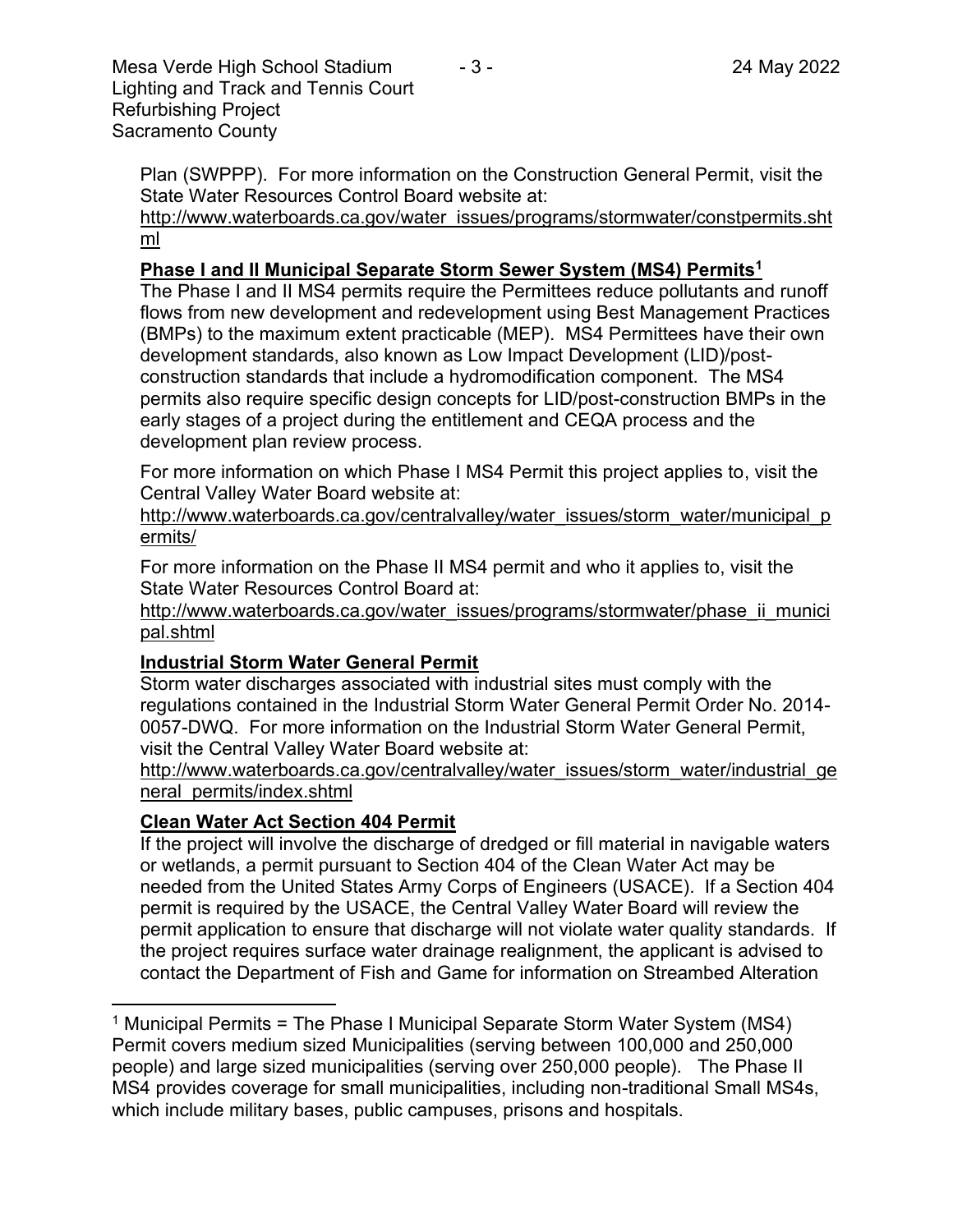Mesa Verde High School Stadium  $-4$  -  $-$  24 May 2022 Lighting and Track and Tennis Court Refurbishing Project Sacramento County

Permit requirements. If you have any questions regarding the Clean Water Act Section 404 permits, please contact the Regulatory Division of the Sacramento District of USACE at (916) 557-5250.

## **Clean Water Act Section 401 Permit – Water Quality Certification**

If an USACE permit (e.g., Non-Reporting Nationwide Permit, Nationwide Permit, Letter of Permission, Individual Permit, Regional General Permit, Programmatic General Permit), or any other federal permit (e.g., Section 10 of the Rivers and Harbors Act or Section 9 from the United States Coast Guard), is required for this project due to the disturbance of waters of the United States (such as streams and wetlands), then a Water Quality Certification must be obtained from the Central Valley Water Board prior to initiation of project activities. There are no waivers for 401 Water Quality Certifications. For more information on the Water Quality Certification, visit the Central Valley Water Board website at:

https://www.waterboards.ca.gov/centralvalley/water\_issues/water\_quality\_certificatio n/

## **Waste Discharge Requirements – Discharges to Waters of the State**

If USACE determines that only non-jurisdictional waters of the State (i.e., "nonfederal" waters of the State) are present in the proposed project area, the proposed project may require a Waste Discharge Requirement (WDR) permit to be issued by Central Valley Water Board. Under the California Porter-Cologne Water Quality Control Act, discharges to all waters of the State, including all wetlands and other waters of the State including, but not limited to, isolated wetlands, are subject to State regulation. For more information on the Waste Discharges to Surface Water NPDES Program and WDR processes, visit the Central Valley Water Board website at:https://www.waterboards.ca.gov/centralvalley/water\_issues/waste\_to\_surface\_wat er/

Projects involving excavation or fill activities impacting less than 0.2 acre or 400 linear feet of non-jurisdictional waters of the state and projects involving dredging activities impacting less than 50 cubic yards of non-jurisdictional waters of the state may be eligible for coverage under the State Water Resources Control Board Water Quality Order No. 2004-0004-DWQ (General Order 2004-0004). For more information on the General Order 2004-0004, visit the State Water Resources Control Board website at:

https://www.waterboards.ca.gov/board\_decisions/adopted\_orders/water\_quality/200 4/wqo/wqo2004-0004.pdf

#### **Dewatering Permit**

If the proposed project includes construction or groundwater dewatering to be discharged to land, the proponent may apply for coverage under State Water Board General Water Quality Order (Low Threat General Order) 2003-0003 or the Central Valley Water Board's Waiver of Report of Waste Discharge and Waste Discharge Requirements (Low Threat Waiver) R5-2018-0085. Small temporary construction dewatering projects are projects that discharge groundwater to land from excavation